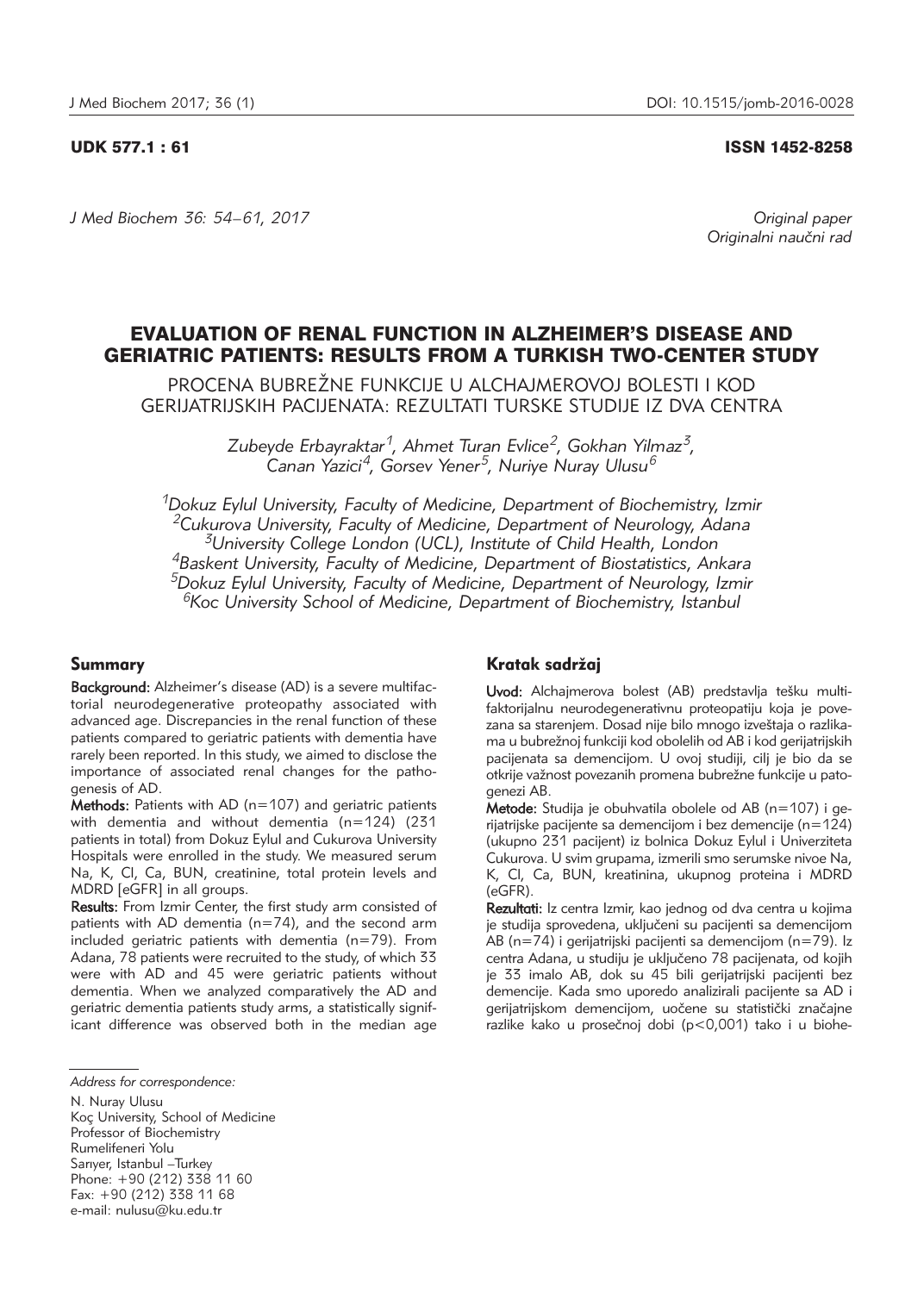(p<0.001), as well as in the biochemical parameters from Izmir Center: Na (p<0.001), K (p<0.001), Cl (p<0.05), Ca (p<0.001), BUN (p<0.05), creatinine (p<0.001), total protein ( $p < 0.001$ ) and MDRD [eGFR] ( $p < 0.001$ ). However, these were not significantly different between AD and geriatric patients without dementia in the Adana group.

Conclusions: Our results indicate that renal function is prone to alterations in different age groups of patients with AD. However, there is no conclusive evidence that renal function is one of the risk factors in AD.

**Keywords:** Alzheimer's disease, dementia, renal function

#### Introduction

The proportion of older people in the general population is steadily increasing worldwide in both developed and developing nations (1). However, a rapidly aging population also has important implications on healthcare and the age-related comorbidities including Alzheimer's disease (AD) which is a very complex, progressive, irreversible neurodegenerative disease and is the most common type of dementia (2). This neurodegenerative disease has been associated with three main structural changes in the brain: diffuse loss of neurons, intracellular protein deposits termed neurofibrillary tangles, and extracellular protein deposits termed amyloid or senile plaques, surrounded by dystrophic neurites (3). It has been known that cortical atrophy, neuron degeneration, neuronal loss, accumulation of extracellular (amyloid  $\beta$  containing) plaques and accumulation of intracellular (tau) neurofibrillary tangles are the dominant factors behind the cognitive decline of patients with AD (4–8). During the aging process, biochemical events such as defective cell signaling, oxidative damage, and aberrant tau protein phosphorylation eventually drive cells to apoptosis which in turn may prelude to AD. AD finally reaches to episodic short-term memory deficits and progress to further decline and loss of general cognitive functioning during the late dementia stage (9). Although the exact mechanisms behind AD are still poorly understood and it is usually considered as a complex disease with environment-gene interactions, there are various proposed distinct and interrelated triggering factors such as aberrant phosphorylation of tau proteins that triggers apoptotic pathway and neuronal loss. In addition to accumulation of Ab plaques, intrusions that disturb normal cellular function which are essential for elimination or reduction of oxidative stress, such as vitamin deficiencies, might have a key role in AD. Furthermore, the e4 allele of Apolipoprotein E (ApoEe4) is the only known major risk factor for late onset AD in a variety of ethnic groups (9–15).

It is known that the pathophysiologic link between brain and kidney injury is strong and complex (16). Elimination of toxic, water-soluble nitrogenous compounds of protein and nucleotide metabolisms by urinary extraction are quintessential for normal neumijskim parametrima iz centra Izmir: Na (p<0,001), K (p<0,001), Cl (p<0,001), Ca (p<0,001), BUN (p<0,05), kreatinin (p<0,001), ukupni protein (p<0,001) i MDRD (eGFR) ( $p < 0.001$ ). Međutim, ovi parametri se u grupi Adana nisu značajno razlikovali između obolelih od AB i gerijatrijskih pacijenata bez demencije.

Zaključak: Naši rezultati ukazuju na to da je bubrežna funkcija podložna alteracijama u različitim starosnim grupama obolelih od AB. Međutim, nema čvrstih dokaza da je bubrežna funkcija jedan od faktora rizika za AB.

Ključne reči: Alchajmerova bolest, demencija, bubrežna funkcija

rological function of the brain. In fact, a declining renal function could in turn create a further burden for an already inflammatory brain in AD. Previous studies have tried to address this complex, interdependent pathophysiological link, and identified that chronic kidney disease is also one of the risk factors for dementia and cognitive impairment (17–20).

Here, we aimed to evaluate and discern the changes in renal function in AD and geriatric patients based on the results from two different geographic regions in Turkey.

# Materials and Methods

This study based on serum biochemistry was carried out to investigate the variations in kidney function tests in patients with AD and geriatric patients with dementia. Study population consisted of individuals aged 65 years and older from Dokuz Eylul and Cukurova University Hospitals. Patients were excluded from the study for multiple infections, clinically documented malignancies including brain tumor, drug and/or alcohol abuse or if a concurrent disease was likely to affect serum biochemistry.

In all clinical laboratory investigations, we used Beckman Coulter AU5800 and Beckman Coulter DXI devices according to manufacturer's guidelines.

In all centers, biochemical measurements were performed according to the following rules. All patients' blood samples were collected after a 10–12 hours fasting period. Venous blood samples, which were drawn between 9 a.m. and 11 a.m., were stored at 4 °C. Serum Na, K, Cl, Ca, BUN, creatinine and total protein levels were determined according to manufacturer's guidelines. Estimated Glomerular Filtration Rate [eGFR] was calculated according to the MDRD formula. To this end, Isotope Dilution Mass Spectrometry (IDMS) was employed with a value of 175 in a calibrated-creatinine method.

### *Statistical analysis*

Shapiro-Wilk's test was used to assess the normality of distributions of the variables. Homogeneity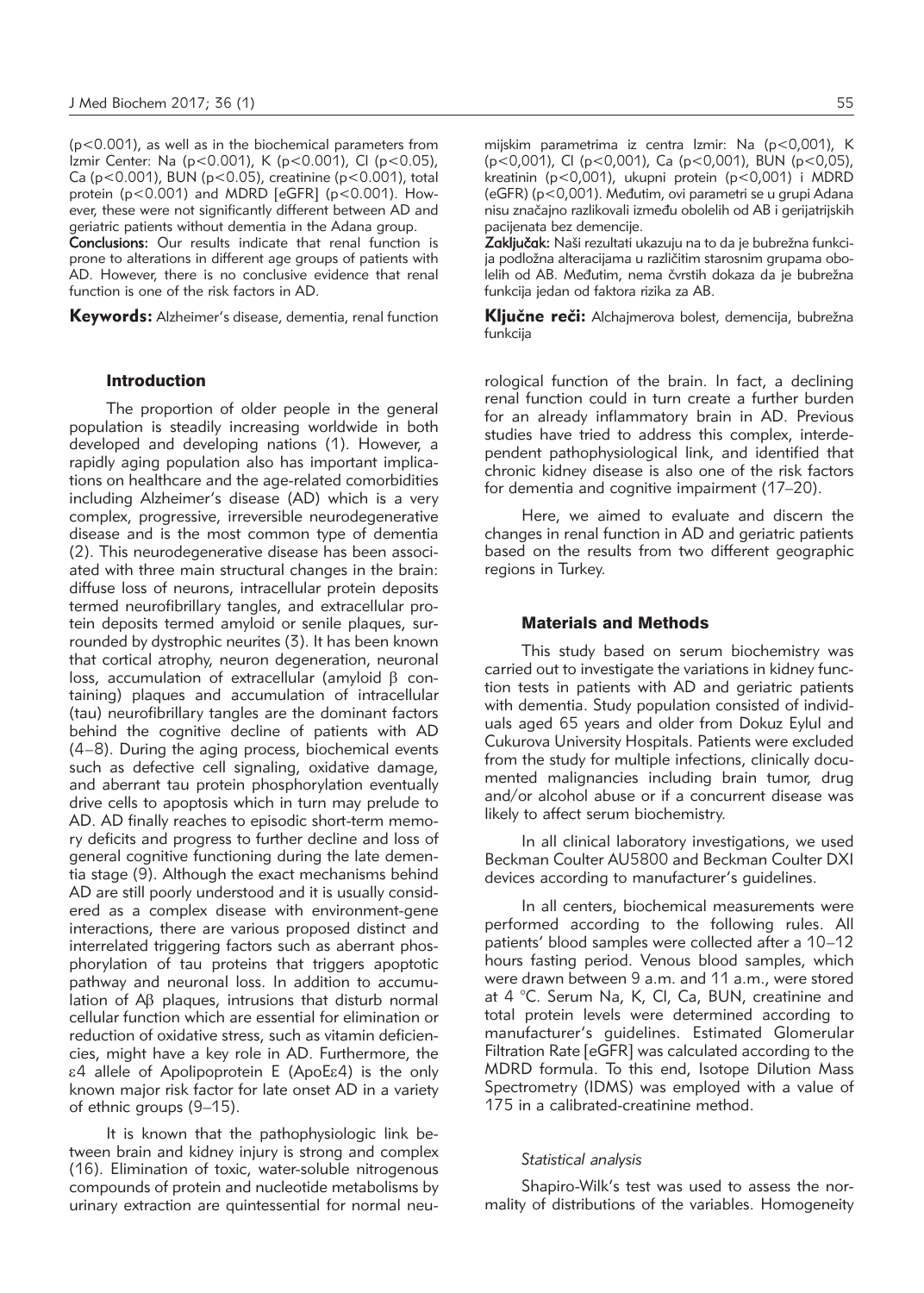of groups' variances was checked by Levene's test. When the parametric test assumptions were not met, in comparisons of two independent groups, Mann-Whitney U test was employed.

Data analyses were performed using the Statistical Package for the Social Sciences, version 17.0 (SPSS Inc., Chicago IL, USA). P values < 0.05 were considered as statistically significant. The results of statistical analysis were expressed as number of observations (n), mean $\pm$ standard deviation ( $\overline{x}$  $\pm$ Sx), median and minimum–maximum values [M (min–max)].

### *Ethics and Dissemination*

This study was approved by the Koc University Ethics Committee (2014.087.IRB3.063).

#### **Results**

In this study, we evaluated serum Na, K, Cl, Ca, BUN, creatinine, total protein levels and MDRD [eGFR] in AD and geriatric patients with dementia. We have selected our patients from two different geographic regions of Turkey; Izmir is from the Aegean region, and Adana is from the Mediterranean. We aimed to determine if there was a correlation between kidney disease and AD. Two hundred thirtyone female and male geriatric subjects were enrolled.

We evaluated the electrolyte panel, besides the glomerular and tubular function parameters, which is effective in a thorough assessment of renal function. These parameters act as an indicator of biological and/or pathologic processes, or pharmacologic responses to a therapeutic intervention and are routinely used for monitoring the effect of treatment on a known imbalance that is affecting bodily kidney function.

Reference ranges for the studied blood tests were as follows: serum sodium (Na): 136-145 mmol/L; serum potassium (K): 3.5–5.1 mmol/L; serum chloride (Cl): 98–107 mmol/L; serum calcium (Ca): 2.2–2.7 mmol/L; blood urea nitrogen (BUN): 2.9–8.2 (mmol/L); creatinine:  $59.2-103.4 \mu$ mol/L; total protein: 66–83 g/L; MDRD [eGFR]: 90 mL/min.

From Izmir Center, 153 patients were recruited to the study, of which 95 were female and 58 were male. Furthermore, patients were assigned to two different arms; while the first study arm consisted of patients with AD (n=74), the second arm included geriatric patients with dementia (n=79). In the AD arm, 51 patients were female, and 23 patients were male.

The median age in the first arm in the AD arm was  $76.16 \pm 6.54$  years (66-91). Our evaluation of the electrolyte panel is shown in *Figure 1*. The mean Na level was 144.98±4.70 mmol/L (129–155). The mean K level was 3.51±0.22 mmol/L (3.01–3.98) (*Figure 2*). The mean Cl level was 105.68±6.08 (93–119) (not shown in the the *Figure*). The mean Ca level was 2.04±0.15 mmol/L (1.75–2.33) mmol/L (not shown in the *Figure*). The mean serum BUN level in AD patients was  $5.59\pm1.09$  (3.2–8.2) mmol/L (*Figure 4*).The mean serum BUN level in geriatric patients with dementia was 5.98±0.87 (3.53–8.1) mmol/L(*Figure 4*). The mean eGFR level in patients from Dokuz Eylul University with AD was  $66.01 \pm$ 5.45 (55–77) (*Figure 5*). The mean eGFR level in geriatric patients from Dokuz Eylul University was 94.09±3.36 (88–99) (*Figure 5*). The mean serum total protein level in patients from Izmir with AD was 56.8±3.1 (50.1–64) g/L (*Figure 6*). The mean serum total protein level in geriatric patients from Izmir was 67.9±3 (60.6–75.3) g/L (*Figure 6*).



Figure 1 Results of serum sodium levels in patients with AD and other types of dementias from the Aegean Region, Izmir, Dokuz Eylul University Hospital.



Figure 2 Results of serum potassium levels in patients with AD and other types of dementias from the Aegean Region, Izmir, Dokuz Eylul University Hospital.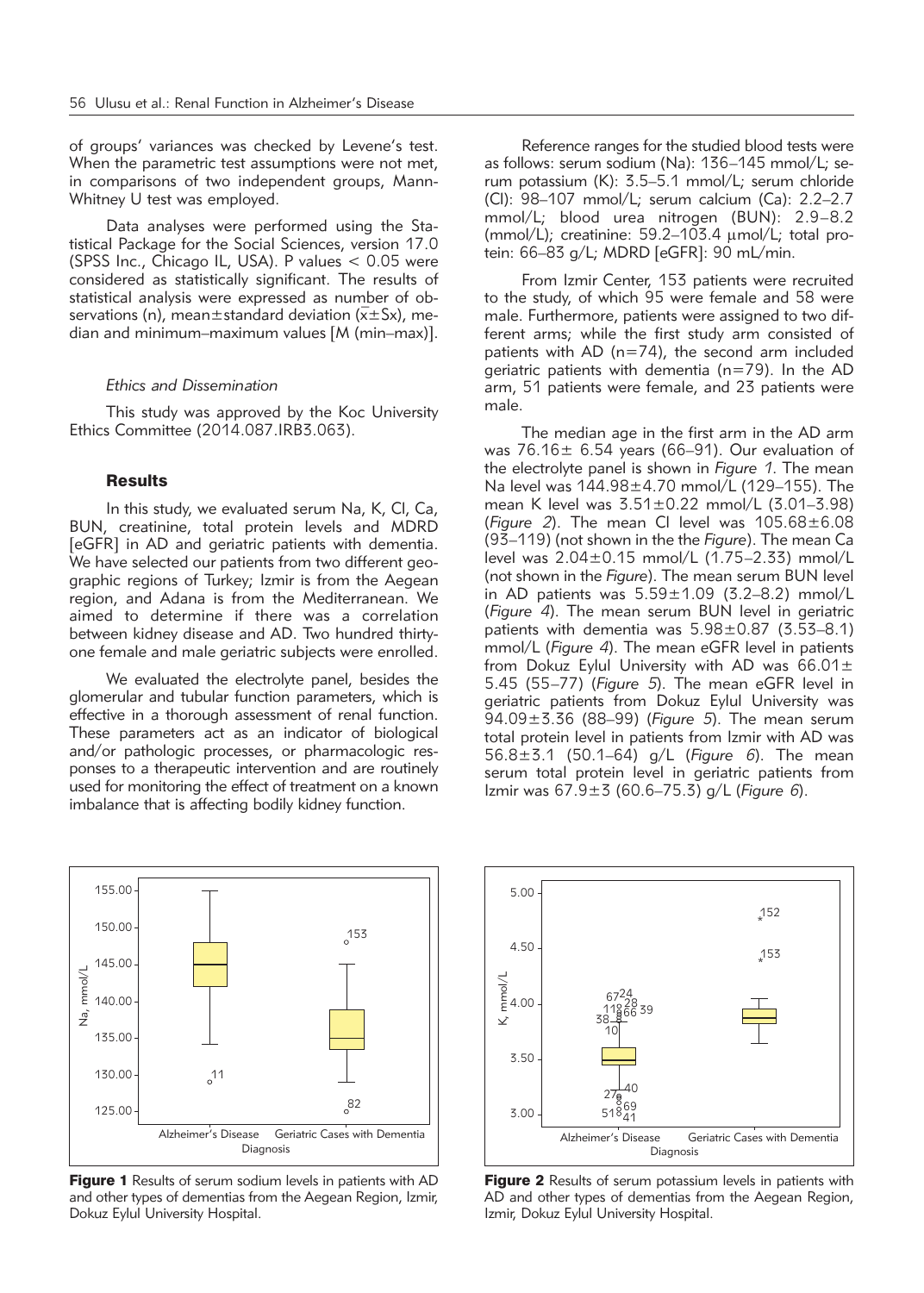

**Figure 3** Results of serum creatinine levels in patients with AD and other types of dementias from the Aegean Region, Izmir, Dokuz Eylul University Hospital.



Figure 5 Results of serum eGFR levels in patients with AD and other types of dementias from the Aegean region, Izmir, Dokuz Eylul University Hospital.

In the second arm (geriatric patients with dementia), the median age was  $79.85 \pm 6.27$  years (68–95). Analysis of biochemical parameters showed that the mean Na level was 136.13±4.09 mmol/L (125–148) (*Figure 1*), the mean K level was 3.88± 0.15 mmol/L (3.65–4.75) (*Figure 2*), the mean Cl level was 103.59±3.98 mmol/L (93–110) (data not shown), and the mean Ca level was  $2.32\pm0.1$  mmol/L (1.9–2.5) mmol/L (data not shown).

The creatinine results of the patients with AD and geriatric patients with dementia are shown in *Figure 3*. The mean creatinine level in patients with AD was 91.05±5.3 (77.8–102.5) mmol/L (*Figure 3*). The mean creatinine level in geriatric patients was 99.0±5.3 (86.6–105.2) mmol/L (*Figure 3*).



**Figure 4** Results of serum BUN levels in patients with AD and other types of dementias from the Aegean region, Izmir, Dokuz Eylul University Hospital.



Figure 6 Results of serum total protein levels in patients with AD and other types of dementias from the Aegean region, Izmir, Dokuz Eylul University Hospital.

Mean serum concentrations of these tests were in the normal range, but group values were statistically divergent from normal reference values. In addition, when two different study arms were compared, a statistically significant difference was observed both in the median age ( $p < 0.001$ ), as well as in biochemical parameters: Na  $(p<0.001)$ , K  $(p<0.001)$ , Cl (p<0.05), Ca (p<0,001), BUN (p<0.05), creatinine (p<0.001), MDRD [eGFR] (p<0.001) and total protein (p<0.001).

The mean Na and Cl levels were higher in the first arm, compared to the second arm; on the other hand, the mean K, Ca, BUN, creatinine, total protein and MDRD [eGFR] values were found to be lower.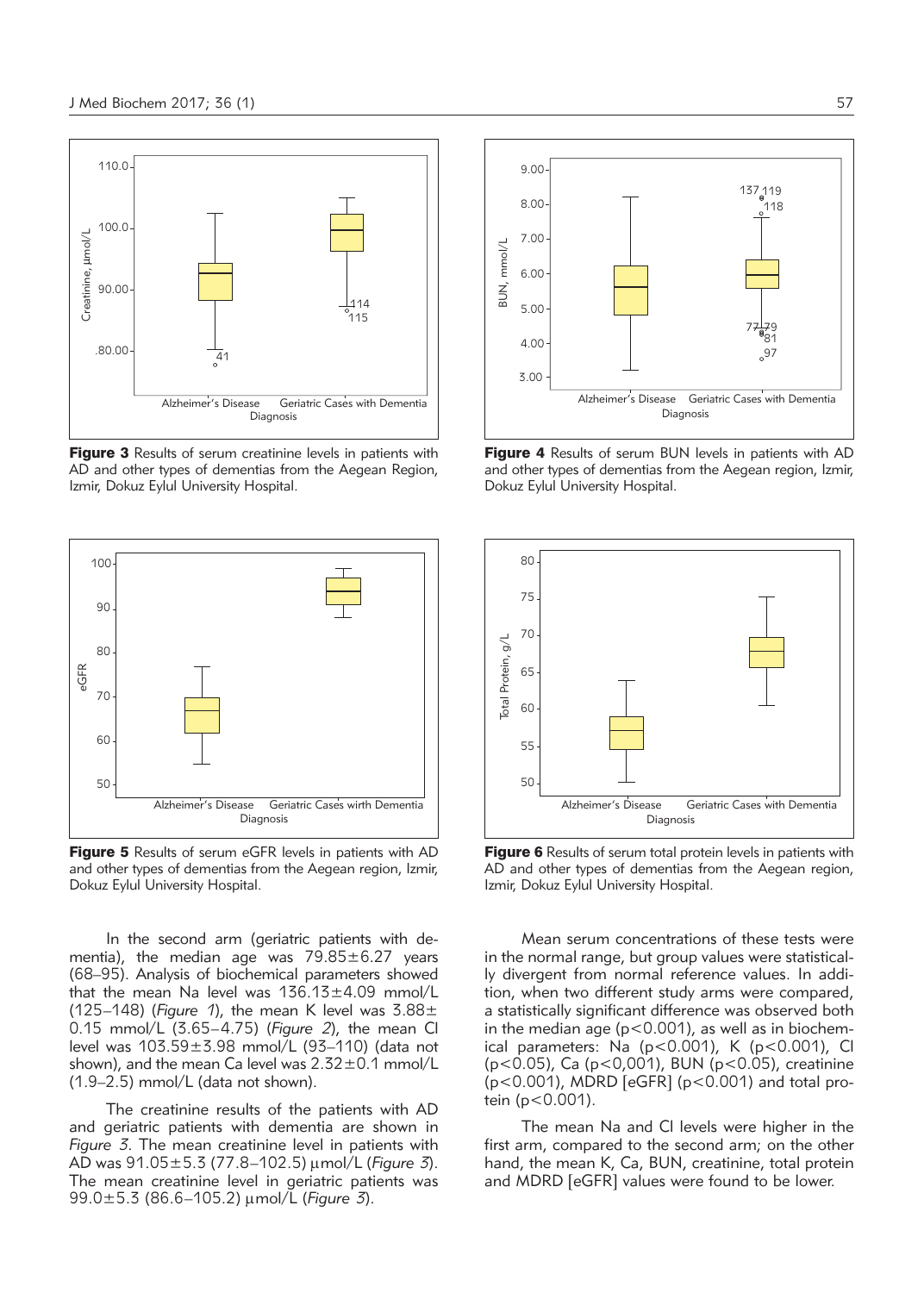

Figure 7 Results of serum sodium levels in patients with AD and geriatric patients without dementia from the Mediterranean Region, Adana, Cukurova University Hospital.



Figure 9 Results of serum creatinine levels in patients with AD and geriatric patients without dementia from the Mediterranean region, Adana, Cukurova University Hospital.

From Adana Center (Cukurova University, Faculty of Medicine, Neurology Clinic), we evaluated clinical biochemical test results for renal function and in our study, we recruited patients over the age of 65 with previously diagnosed AD as well as geriatric patients without dementia to evaluate BUN and creatinine levels (in our evaluation, we used a Beckman Coulter DXI device according to the guidelines of the manufacturer).

From Adana Center, 78 patients were recruited to the study, of which 33 were with AD and 45 were geriatric patients with dementia. In the AD arm, 22 of the patients were male, whereas 11 of them were female, with a median age of  $76.42 \pm 9.96$  years (55–91). Evaluation of clinical biochemistry test results for discerning renal function was noted as follows: Na: 137.54±2.50 (132–141) mmol/L (*Figure*



Figure 8 Results of serum potassium levels in patients with Alzheimer's and geriatric patients without dementia from the Mediterranean Region, Adana, Cukurova University Hospital.



Figure 10 Results of serum BUN levels in patients with AD and geriatric patients without dementia from the Mediterranean region, Adana, Cukurova University Hospital.

*7*), K: 4.30±0.54 (3.30–5.40) mmol/L (*Figure 8*). The mean creatinine and BUN levels were  $95.3 \pm 54.85$  (40.66-323.54)  $\mu$ mol/L, 6.1 $\pm$ 3.3 (2.5–15.4) mmol/L, respectively (*Figure 9* and *Figure 10*). The mean Cl level was 108.57±2.68 (93–110) mmol/L (data not shown), and the mean Ca level was  $2.1 \pm 0.1$  (1.9–2.5) (data not shown) mmol/L. The mean MDRD [eGFR] level was 46.02±5.15 (55.0–77.0) mL/min (not shown in the *Figure*). Finally, the mean total protein level was  $56.86 \pm$ 15.74 (15–72) g/L.

In the geriatric arm, 21 of the patients were male, and 24 were female, with a median age of 71.98±6.14 years (68–88). The median sodium level was 136.95±3.98 (125–145) mmol/L (*Figure 7*). The mean potassium level was 4.54±0.71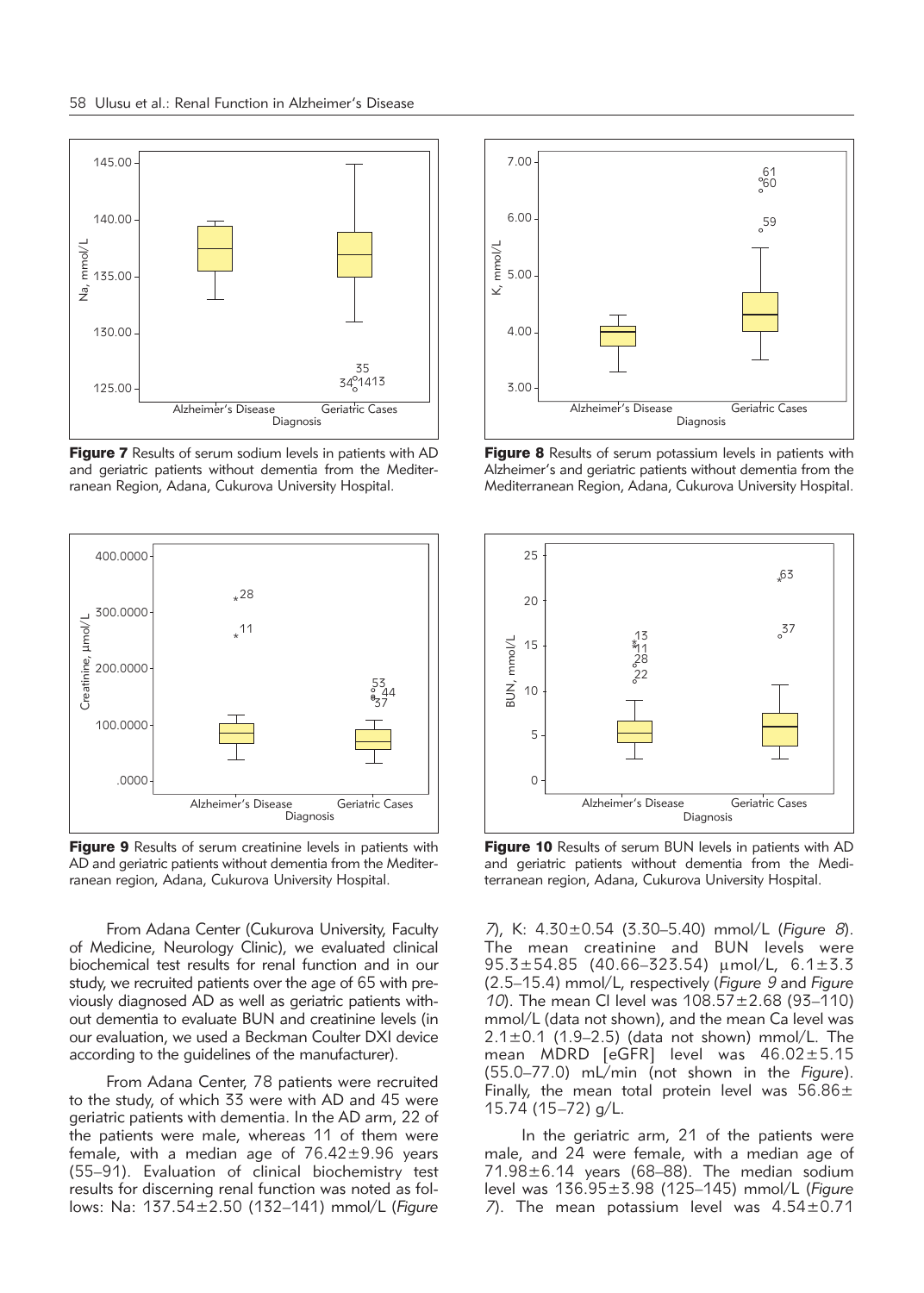

Figure 11 Results of serum eGFR levels in patients with AD and geriatric patients without dementia from the Mediterranean region, Adana, Cukurova University Hospital.

(3.50–6.70) mmol/L (*Figure 8*). The mean creatinine level was  $78.11 \pm 28.66$  (33.59–161.77)  $\mu$ mol/L (*Figure 9*), and the mean BUN level was 6.4±3.5 (2.6–22.1) mmol/L (*Figure 10*). The mean Cl level was 105.29±3.67 (93–110) mmol/L (data not shown), and the mean Ca level was  $2.3 \pm 0.1$ (1.9–2.5) mmol/L (data not shown). The mean eGFR level in patients from Adana with AD was 75.94±29.43 (13.11–148.57) mL/min (*Figure 11*). The mean eGFR level in geriatric patients from Adana was 89.92±32.84 (38.76–179.54) mL/min (*Figure 11*). The mean serum total protein level in patients from Adana with AD was 56.9±15.7 (15–72 g/L (*Figure 12*). The mean serum total protein level in geriatric patients without dementia from Adana was 63.6±8 (47–78) (*Figure 12*).

When we compared the age of the groups, the median age in the AD arm was significantly higher compared to the geriatric arm ( $p=0.004$ ).

On the other hand, BUN, creatinine, sodium, potassium, chloride, calcium, total protein and MDRD [eGFR] levels did not show significant differences between the groups ( $p=0.96$ ,  $p=0.259$ , p=0.220, p=0.215, p=0.84, p=0.46, p=0.27,  $p=0.25$  respectively).

Urinary protein levels were omitted as they were found to be in normal ranges. In this study, we have used serum concentrations such as: creatinine, blood urea nitrogen (BUN), as well as electrolytes, to determine renal function.

# **Discussion**

Renal disease is a risk factor for vascular diseases and for dementia, and renal insufficiency can in fact be a complication of AD as emerging evidence



Figure 12 Results of serum total protein levels in patients with AD and geriatric patients without dementia from the Mediterranean region, Adana, Cukurova University Hospital.

suggests that vascular mechanisms mediate the link between renal disease and dementia (1). We began our evaluation by first keeping in mind that healthy aging is a complex phenomenon with the interplay of many modifiable as well as heritable factors including but not limited to genetic and environmental factors, dietary habits, socioeconomic factors such as access to proper healthcare, degree of exposure to exogenous toxins etc. Multi-morbidity is common among older adults; however, for many aging-related diseases, population-based statistical data, including the statistics for U.S population that is commonly used as a model population, fell short in shedding light on how early these conditions begin to appear in life (21).

Definitive pathologies of AD are not well understood yet. It is usually proposed to be the sum of many factors such as genes, environment, lifestyle, and any kind of stress has a triggering effect in the occurrence of tangles and senile plaques. A previous population-based study has shown that individuals with decreased kidney function, as measured by low glomerular filtration rate, have smaller brain volume, smaller deep white matter volume, and more white matter lesions (1, 22–26). In addition, glomerular filtration rate is related to white matter lesions, subcortical atrophy, and to a lesser extent lacunar infarcts (24, 26). Therefore, poor kidney function is highly prevalent in the general elderly population (27–29). Electrolytes have enormous roles, such as modification of brain functions. In a previous study, it was demonstrated that exercise leads to increased serum calcium levels, and the calcium is transported to the brain. This in turn enhances brain dopamine synthesis through a calmodulin-dependent system, and increased dopamine levels regulate various brain functions (30). In addition, electrolytes are correlated with brain energy metabolism and it has been reported that a decline in cognitive functions may be miti-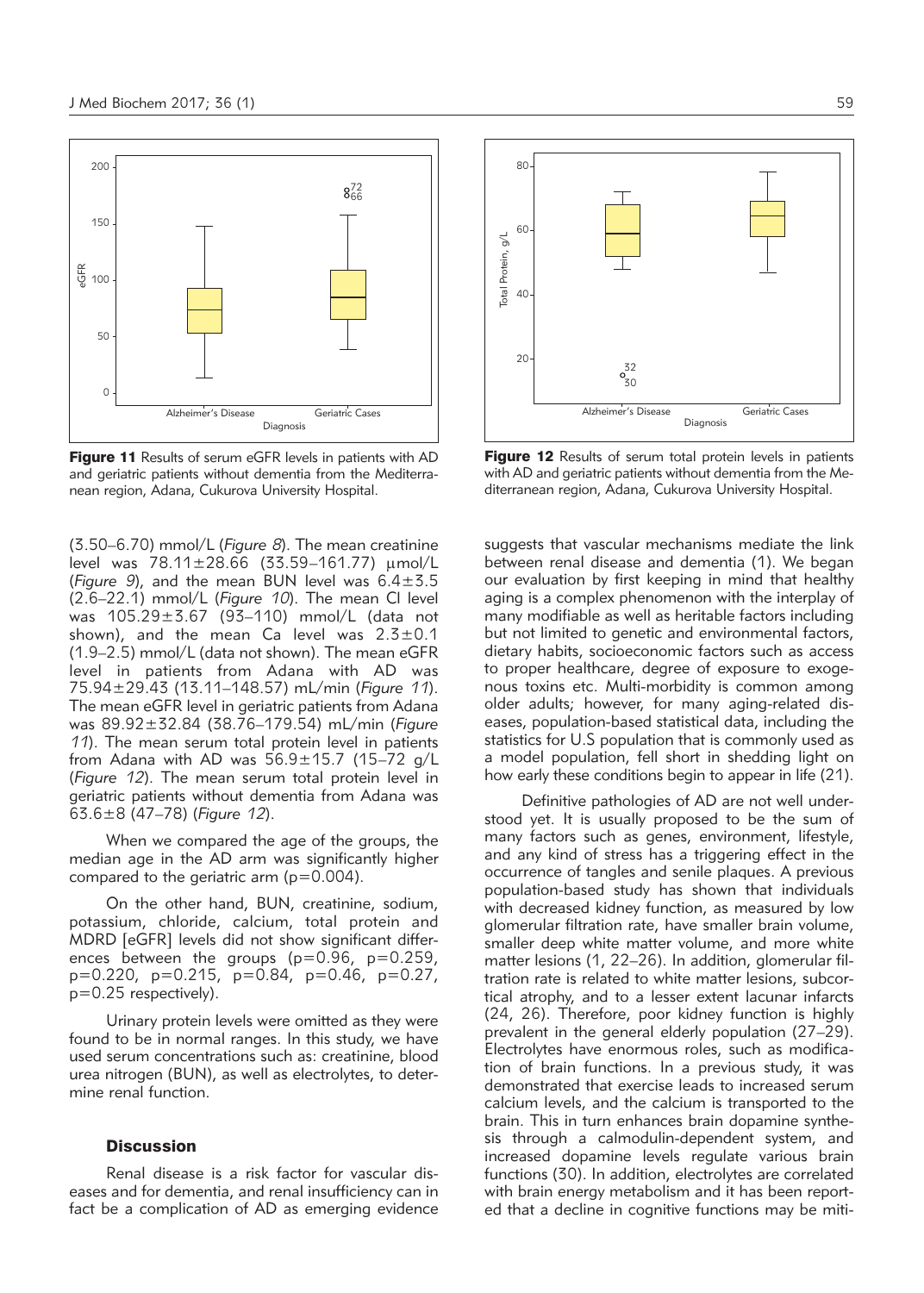gated by incorporating nutraceuticals in the diet (31). Dementia has been defined by Qui C as a clinical syndrome, which is characterized by a cluster of symptoms and signs manifested by difficulties in memory, disturbances in language and other cognitive functions, changes in behavior, and impairments in activities of daily living (24). Recent studies aimed at discerning a connection between cognitive brain functions and renal function have proposed that there is an observable decline in renal function in patients with AD, which in turn can create a risk (1, 22).

In this study, we evaluated and presented a clinical biochemistry panel of selected serum tests which are widely used for monitoring kidney function. We found that renal function, in fact, differed in geriatric dementia and patients with AD. These results may be correlated with the advanced age group of our patient population. Also, although we observed significant difference between patients with AD and geriatric dementia patients' results in Izmir Center, the same statistical pattern did not emerge in patients recruited from Adana Center. However, Adana Center also included geriatric patients without clinical dementia as a control group. This, in turn, can be attributed to the geographical differences, including access to healthcare and dietary habits.

Nonetheless, when we compared the study arms of AD and geriatric patients, although the median age was found to be lower in Izmir Center, we did not observe a significant difference between these study arms for renal function in our selected serum samples. However, the progressive decline of renal function with aging is not inevitable and there is an age-related decrease in glomerular filtration rate in elderly people with diabetes, hypertension (33, 34). Various researchers have proposed different ways to define GFR (35). Therefore, it is essential in clinical evaluations to include every variable and factor when clinically examining an organ function or an enzyme in all aspects of health (37–39).

#### **References**

- 1. Ulusu NN, Yilmaz G, Erbayraktar Z, Evlice AT, Aras S, Yener G, Avci A. A Turkish three-center study evaluation of serum folic acid and vitamin B12 levels in Alzheimer's Disease. Turk J Med Sci 2015; 45(5): 59–66.
- 2. Hampel H, Lista S, Teipel SJ, Garaci F, Nisticò R, Blennow K, et al. Perspective on future role of biological markers in clinical therapy trials of Alzheimer's disease: a long-range point of view beyond 2020. Biochem Pharmacol 2014; 88(4): 26–49.
- 3. Tonelli M, Riellae M. Chronic kidney disease and the aging population. Arab J Nephrol Transplant 2014; 7(1):  $7 - 11$ .
- 4. Fändrich M, Schmidt M, Grigorieff N. Recent progress in understanding Alzheimer's  $\beta$ -amyloid structures. Trends Biochem Sci 2011; 36: 38–45.

# **Conclusion**

From a public health perspective, Turkey still lacks valuable statistical data for age-related diseases, which are highly relevant in observing emerging comorbidities and clinical correlations when monitoring such fragile populations. We examined the associations between AD and renal dysfunction in geriatric patients as reflected by our selected serum routine tests for normal renal function in a Turkish population from two distinct geographical centers with palpable differences in lifestyles including dietary habits. We conclude that renal function differs significantly in various age groups of AD and geriatric patients in our population.

In order to discern valuable and practical data that could later be translated to patient care, we proposed that geriatric patients should be grouped by age, per decades – i.e. 65–74 as the first group, 75–84 as the second group, 85–95 as the third group and finally the fourth group of more than 95 years of age. We need further randomized, controlled studies for this classification to recalculate new indicators of aging based on the cutoff ages as stated above between these groups.

Our study showed that age-associated decline in renal function in elderly subjects and patients with AD is correlated with co-occurrence even though our findings are not conclusive that renal function is one of the risk factors in AD due to limitations in our sample size.

## Conflict of interest statement

The authors stated that they have no conflicts of interest regarding the publication of this article.

- 5. Galan A, Carletti BE, Morgaz J, Granados MM, Mesa I, Navarrete R, et al. Comparative study of select biochemical markers in cerebrospinal fluid of healthy dogs before and after treatment with nutraceuticals. Vet Clin Pathol 2014; 43(1): 2–7.
- 6. Ikram MA, Vernooij MW, Hofman A, Niessen Wiro J, van der Lugt A, Breteler MMB. Kidney function is related to cerebral small vessel disease. Stroke 2008; 39(1): 55–61.
- 7. Murray AM. Cognitive impairment in the aging and chronic kidney disease populations: an occult burden. Adv Chronic Kidney Dis 2008; 15: 23–32.
- 8. Murray AM, Knopman DS. Cognitive impairment in CKD: no longer an occult burden. Am J Kidney Dis 2010; 56: 5–8.